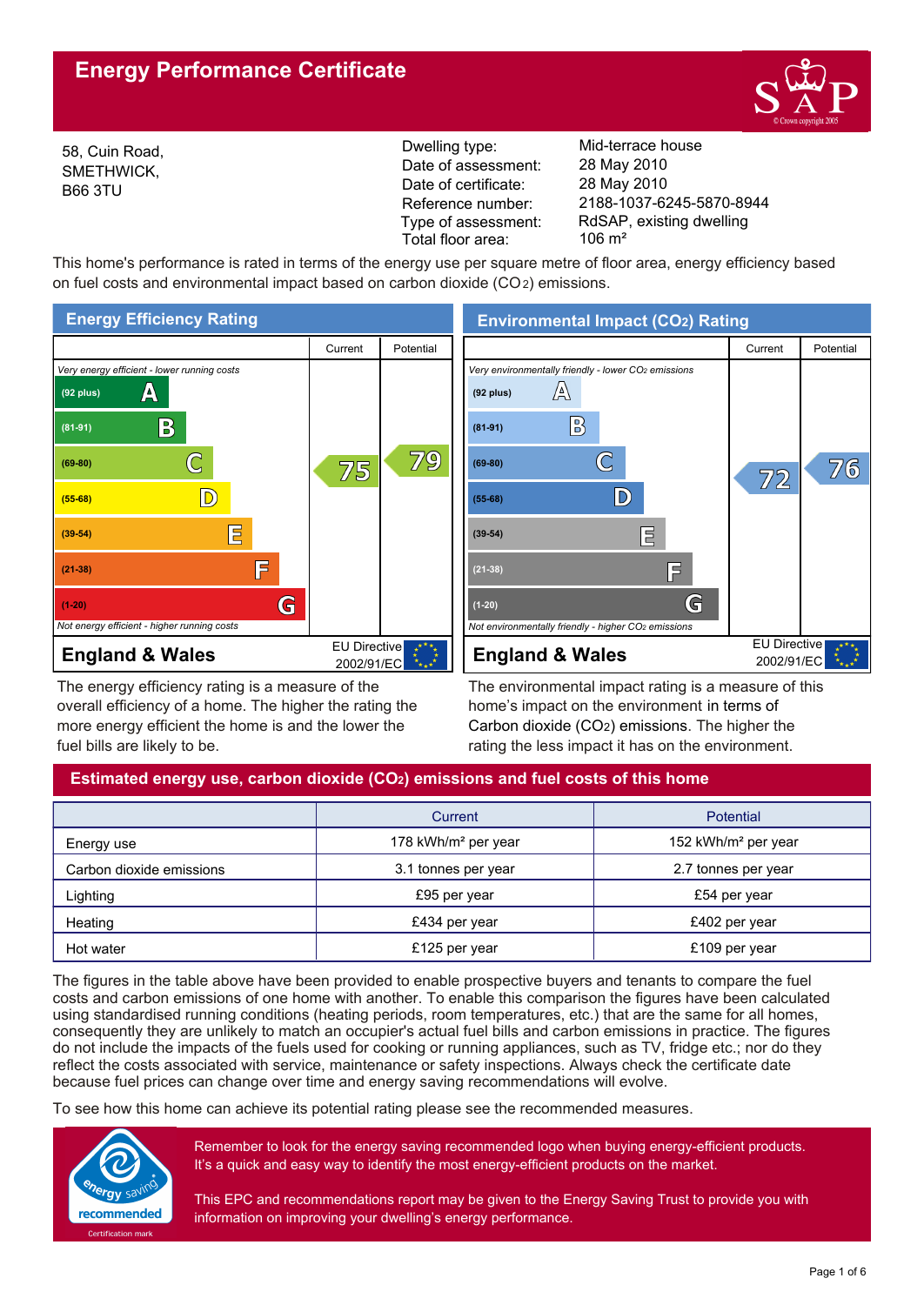## **About this document**

The Energy Performance Certificate for this dwelling was produced following an energy assessment undertaken by a qualified assessor, accredited by Elmhurst Energy Systems Ltd, to a scheme authorised by the Government. This certificate was produced using the RdSAP 2005 assessment methodology and has been produced under the Energy Performance of Buildings (Certificates and Inspections) (England and Wales) Regulations 2007 as amended. A copy of the certificate has been lodged on a national register.

| Assessor's accreditation number: | EES/006960                                                             |
|----------------------------------|------------------------------------------------------------------------|
| Assessor's name:                 | Mr. Jon Welsh                                                          |
| Company name/trading name:       | The National EPC Company Limited                                       |
| Address:                         | Suite 4, Grove Chambers, 36 Green Lane, Wilmslow, Cheshire, SK9<br>1DU |
| Phone number:                    | 0787 5448192                                                           |
| Fax number:                      |                                                                        |
| E-mail address:                  | jcwelsh@blueyonder.co.uk                                               |
| Related party disclosure:        | No related party                                                       |

#### **If you have a complaint or wish to confirm that the certificate is genuine**

Details of the assessor and the relevant accreditation scheme are as above. You can get contact details of the accreditation scheme from their website at www.elmhurstenergy.co.uk together with details of their procedures for confirming authenticity of a certificate and for making a complaint.

## **About the building's performance ratings**

The ratings on the certificate provide a measure of the building's overall energy efficiency and its environmental impact, calculated in accordance with a national methodology that takes into account factors such as insulation, heating and hot water systems, ventilation and fuels used. The average Energy Efficiency Rating for a dwelling in England and Wales is band E (rating 46).

Not all buildings are used in the same way, so energy ratings use 'standard occupancy' assumptions which may be different from the specific way you use your home. Different methods of calculation are used for homes and for other buildings. Details can be found at www.communities.gov.uk/epbd.

Buildings that are more energy efficient use less energy, save money and help protect the environment. A building with a rating of 100 would cost almost nothing to heat and light and would cause almost no carbon emissions. The potential ratings on the certificate describe how close this building could get to 100 if all the cost effective recommended improvements were implemented.

### **About the impact of buildings on the environment**

One of the biggest contributors to global warming is carbon dioxide. The way we use energy in buildings causes emissions of carbon. The energy we use for heating, lighting and power in homes produces over a quarter of the UK's carbon dioxide emissions and other buildings produce a further one-sixth.

The average household causes about 6 tonnes of carbon dioxide every year. Adopting the recommendations in this report can reduce emissions and protect the environment. You could reduce emissions even more by switching to renewable energy sources. In addition there are many simple everyday measures that will save money, improve comfort and reduce the impact on the environment. Some examples are given at the end of this report.

## **Visit the Department for Communities and Local Government website at www.communities.gov.uk/epbd to:**

- Find how to confirm the authenticity of an energy performance certificate •
- Find how to make a complaint about a certificate or the assessor who produced it •
- Learn more about the national register where this certificate has been lodged the Department is the controller of the data on the register for Data Protection Act 1998 purposes
- Learn more about energy efficiency and reducing energy consumption •

Further information about Energy Performance Certificates can be found under Frequently Asked Questions at www.epcregister.com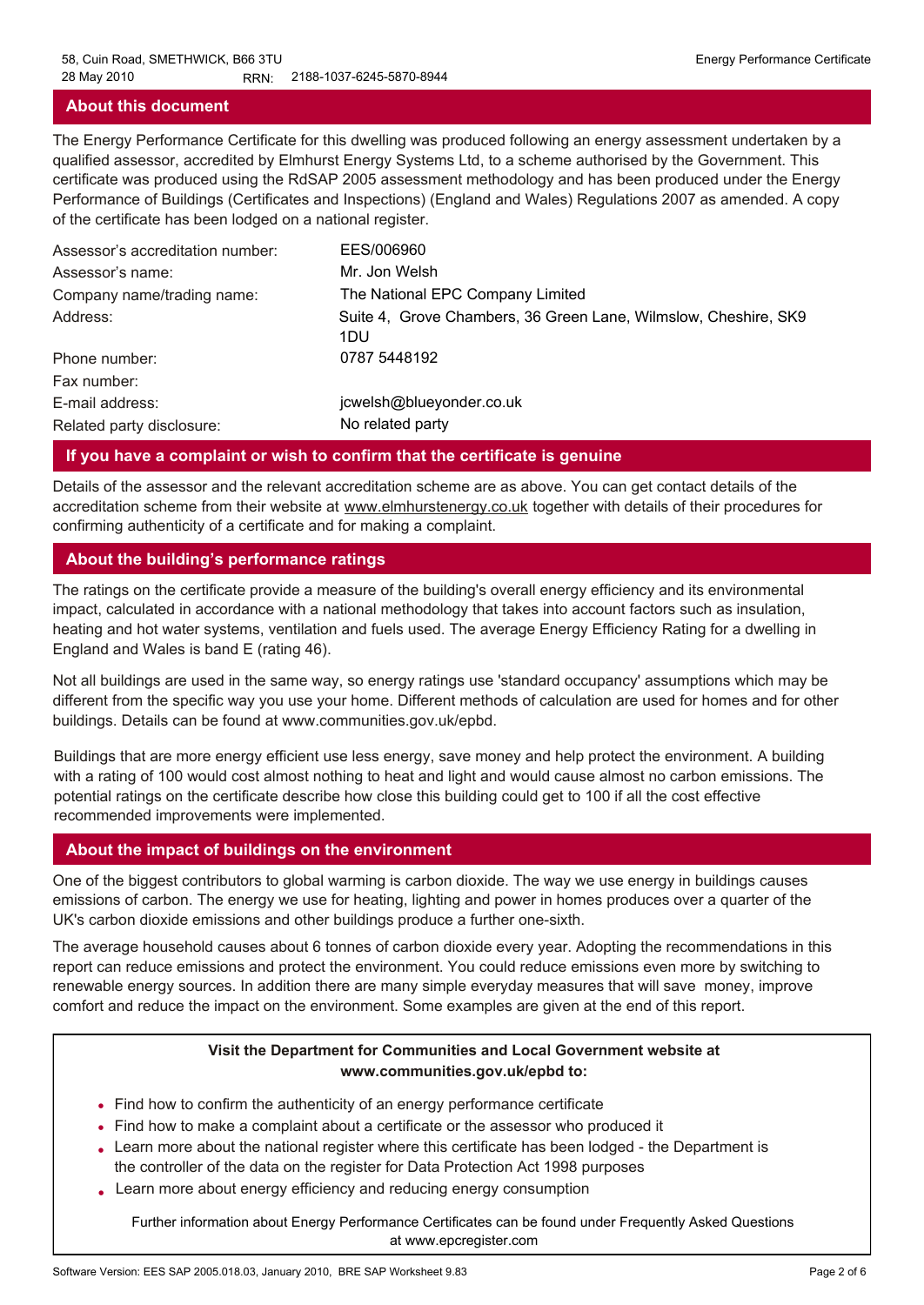58, Cuin Road, SMETHWICK, B66 3TU Date of certificate:

Reference number: 2188-1037-6245-5870-8944 28 May 2010

# **Summary of this home's energy performance related features**

The table below gives an assessment of the key individual elements that have an impact on this home's energy and environmental performance. Each element is assessed by the national calculation methodology against the following scale: Very poor / Poor / Average / Good / Very good. The assessment does not take into consideration the physical condition of any element. 'Assumed' means that the insulation could not be inspected and an assumption has been made in the methodology based on age and type of construction.

|                                          | Description                                          | Current performance          |                 |
|------------------------------------------|------------------------------------------------------|------------------------------|-----------------|
| Elements                                 |                                                      | <b>Energy Efficiency</b>     | Environmental   |
| <b>Walls</b>                             | Timber frame, as built, partial insulation (assumed) | Average                      | Average         |
| Roof                                     | Pitched, 100 mm loft insulation                      | Average                      | Average         |
| Floor                                    | Solid, no insulation (assumed)                       |                              |                 |
| <b>Windows</b>                           | Some double glazing                                  | Very poor                    | Very poor       |
| Main heating                             | Boiler and radiators, mains gas                      | Good                         | Good            |
| Main heating controls                    | Programmer, room thermostat and TRVs                 | Good                         | Good            |
| Secondary heating                        | None                                                 | $\qquad \qquad \blacksquare$ |                 |
| Hot water                                | From main system                                     | Good                         | Good            |
| Lighting                                 | Low energy lighting in 25% of fixed outlets          | Average                      | Average         |
| C 75<br>Current energy efficiency rating |                                                      |                              |                 |
|                                          | Current environmental impact (CO2) rating            |                              | C <sub>72</sub> |

## **Low and zero carbon energy sources**

None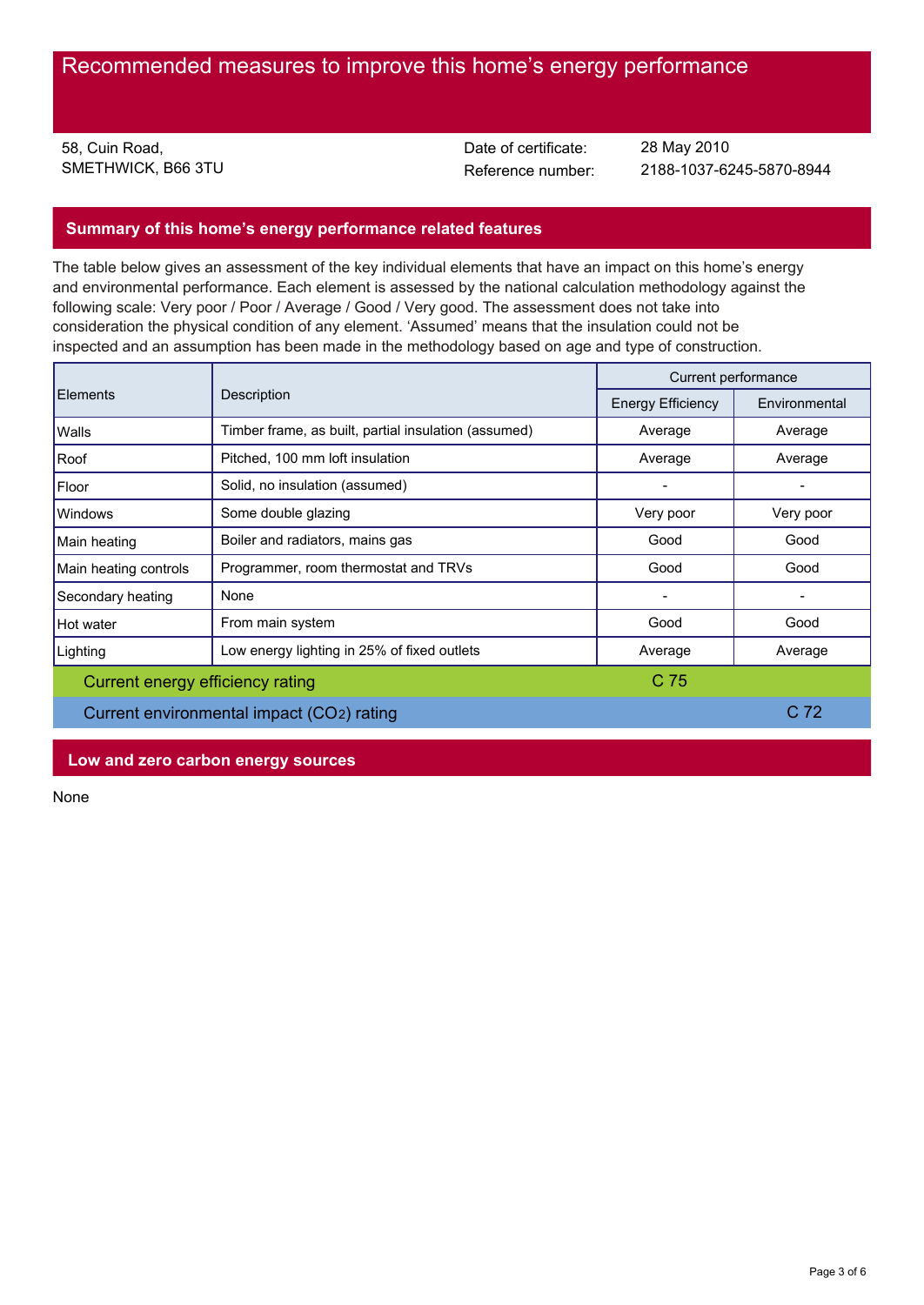# **Recommendations**

The measures below are cost effective. The performance ratings after improvement listed below are cumulative, that is they assume the improvements have been installed in the order that they appear in the table.

|                                             | <b>Typical savings</b> | Performance ratings after improvement |                      |
|---------------------------------------------|------------------------|---------------------------------------|----------------------|
| Lower cost measures (up to £500)            | per year               | Energy efficiency                     | Environmental impact |
| Low energy lighting for all fixed outlets   | £33                    | C 77                                  | C 73                 |
| Sub-total                                   | £33                    |                                       |                      |
| Higher cost measures (over £500)            |                        |                                       |                      |
| 2 Replace boiler with new condensing boiler | £56                    | C 79                                  | C 76                 |
| <b>Total</b>                                | £89                    |                                       |                      |
| Potential energy efficiency rating          |                        | C 79                                  |                      |
| Potential environmental impact (CO2) rating |                        |                                       | C <sub>76</sub>      |

## **Further measures to achieve even higher standards**

The further measures listed below should be considered in addition to those already specified if aiming for the highest possible standards for this home. However you should check the conditions in any covenants, planning conditions, warranties or sale contracts.

| 3 Solar water heating                                        | £24  | C80         | C 78        |
|--------------------------------------------------------------|------|-------------|-------------|
| 4 Replace single glazed windows with low-E double<br>glazing | £78  | <b>B</b> 83 | B 82        |
| 5 Solar photovoltaic panels, 2.5 kWp                         | £172 | A 92        | <b>B</b> 90 |
| Enhanced energy efficiency rating                            |      | A 92        |             |
| Enhanced environmental impact (CO2) rating                   |      |             | <b>B</b> 90 |

Improvements to the energy efficiency and environmental impact ratings will usually be in step with each other. However, they can sometimes diverge because reduced energy costs are not always accompanied by a reduction in carbon dioxide (CO2) emissions.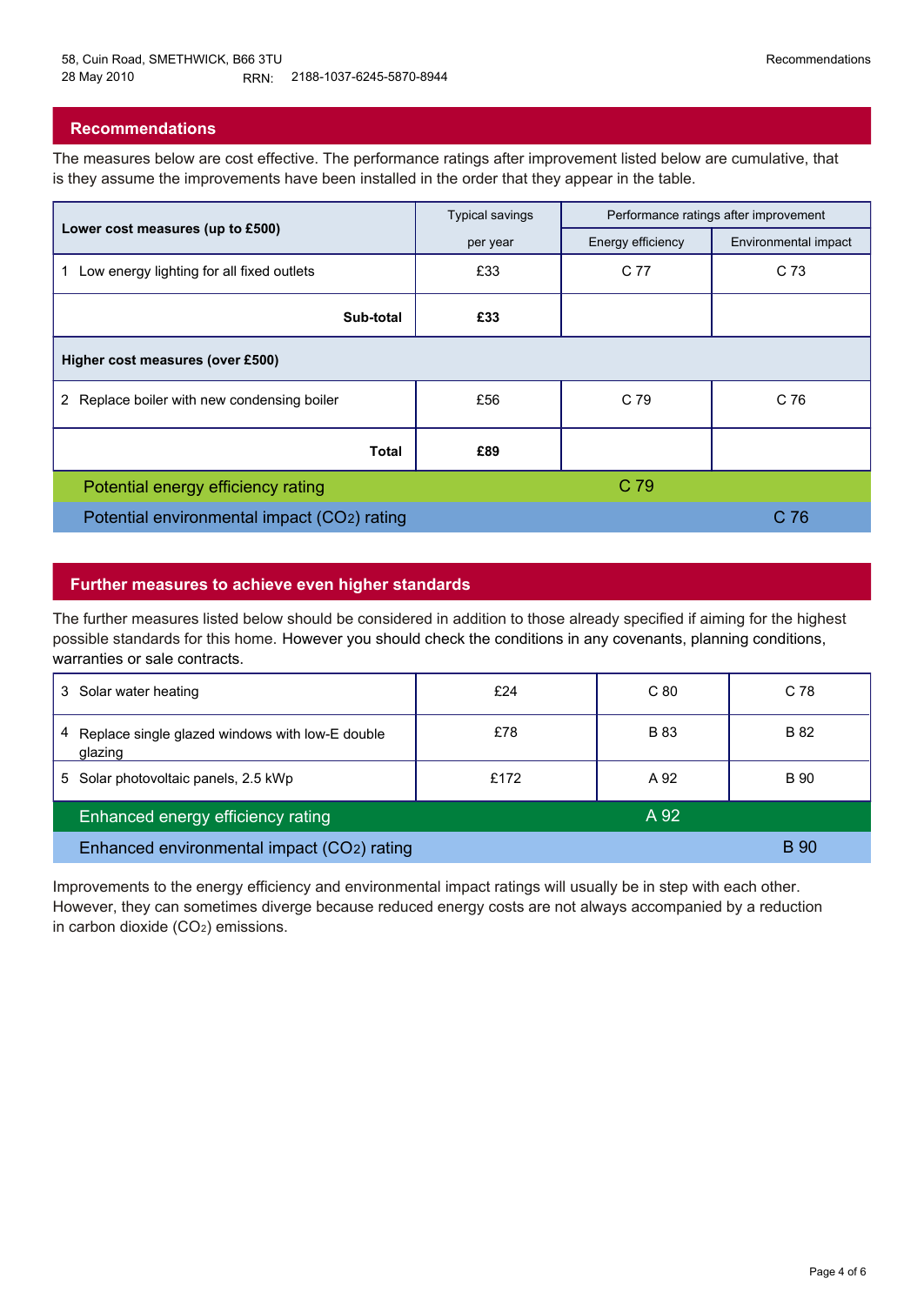If you are a tenant, before undertaking any work you should check the terms of your lease and obtain approval from your landlord if the lease either requires it, or makes no express provision for such work.

### **Lower cost measures (typically up to £500 each)**

These measures are relatively inexpensive to install and are worth tackling first. Some of them may be installed as DIY projects. DIY is not always straightforward, and sometimes there are health and safety risks, so take advice before carrying out DIY improvements.

## **1 Low energy lighting**

Replacement of traditional light bulbs with energy saving recommended ones will reduce lighting costs over the lifetime of the bulb, and they last up to 12 times longer than ordinary light bulbs. Also consider selecting low energy light fittings when redecorating; contact the Lighting Association for your nearest stockist of Domestic Energy Efficient Lighting Scheme fittings.

## **Higher cost measures (typically over £500 each)**

#### **2 New condensing boiler**

A condensing boiler is capable of much higher efficiencies than other types of boiler, meaning it will burn less fuel to heat this property. This improvement is most appropriate when the existing central heating boiler needs repair or replacement, but there may be exceptional circumstances making this impractical. Condensing boilers need a drain for the condensate which limits their location; remember this when considering remodelling the room containing the existing boiler even if the latter is to be retained for the time being (for example a kitchen makeover). Building Regulations apply to this work, so your local authority building control department should be informed, unless the installer is registered with a competent persons scheme<sup>1</sup>, and can therefore self-certify the work for Building Regulation compliance. Ask a qualified heating engineer to explain the options.

# **About the further measures to achieve even higher standards**

Further measures that could deliver even higher standards for this home. You should check the conditions in any covenants, planning conditions, warranties or sale contracts before undertaking any of these measures. If you are a tenant, before undertaking any work you should check the terms of your lease and obtain approval from your landlord if the lease either requires it, or makes no express provision for such work.

#### **3 Solar water heating**

A solar water heating panel, usually fixed to the roof, uses the sun to pre-heat the hot water supply. This will significantly reduce the demand on the heating system to provide hot water and hence save fuel and money. The Solar Trade Association has up-to-date information on local installers and any grant that may be available.

## **4 Double glazing**

Double glazing is the term given to a system where two panes of glass are made up into a sealed unit. Replacing existing single-glazed windows with double glazing will improve comfort in the home by reducing draughts and cold spots near windows. Double-glazed windows may also reduce noise, improve security and combat problems with condensation. Building Regulations apply to this work, so either use a contractor who is registered with a competent persons scheme<sup>1</sup> or obtain advice from your local authority building control department.

#### **5 Solar photovoltaic (PV) panels**

A solar PV system is one which converts light directly into electricity via panels placed on the roof with no waste and no emissions. This electricity is used throughout the home in the same way as the electricity purchased from an energy supplier. The British Photovoltaic Association has up-to-date information on local installers who are qualified electricians and on any grant that may be available. Planning restrictions may apply in certain neighbourhoods and you should check this with the local authority. Building Regulations apply to this work, so your local authority building control department should be informed, unless the installer is appropriately qualified and registered as such with a competent persons scheme<sup>1</sup>, and can therefore self-certify the work for Building Regulation compliance. The assessment does not include the effect of any feed-in tariff, which could appreciably increase the savings that are shown on this EPC for solar photovoltaic panels.